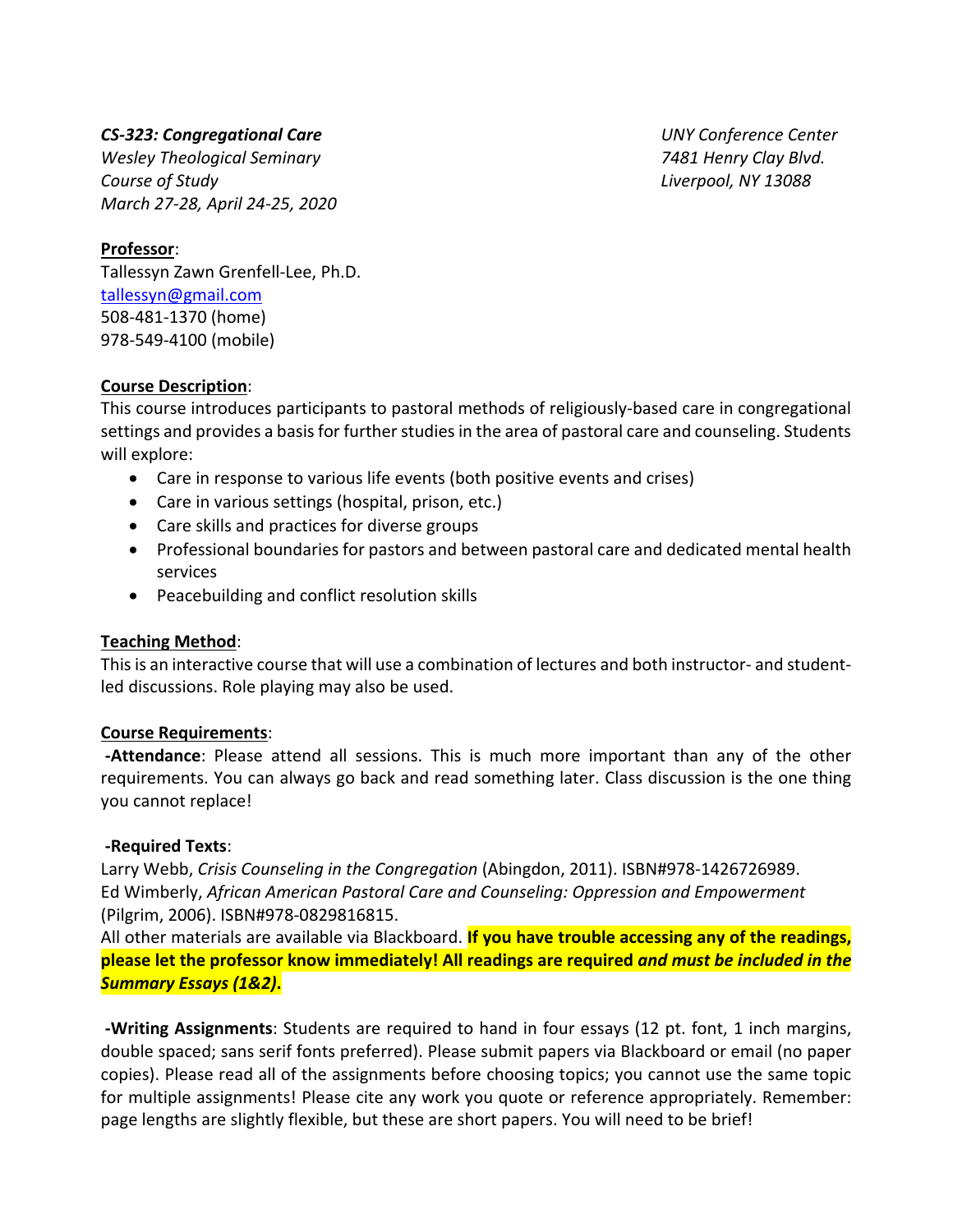- **•** Introductory Essay (2 pages); **Due Wednesday, 18 March**: Briefly answer the following questions: *Other than time constraints, what do you believe is your most significant barrier to offering effective congregational care? What are you doing to work through this challenge? What resources have you found helpful?*
- **Summary Essay 1** (5 pages): **Due Thursday, 26 March** Write a brief essay that summarizes, in 1‐2 sentences, the *main point* from each of the readings assignments for this first weekend of class sessions. Show that you have understood the main emphases of each reading, and periodically indicate your own thoughts, as space allows. This is not a bulleted list. It is complete sentences, as if you are in a conversation in which you are briefly describing the readings to someone who has not read them. For example, *"The readings for Session 2 covered Self Care and Mental Health Professional Referrals. Webb (Ch 7) discusses the importance of building a "care support team," and reminds us that pastors can't 'do it all.' He suggests to make a list of trusted resources, identify the gifts within your congregation, and help train the laity for this team effort. In Chapter 9, Webb…"*
- **Summary Essay 2** (5 pages): **Due Friday, 24 April**: As before, write a brief essay that summarizes, in 1‐2 sentences, each of the readings assigned for this second weekend of class sessions. Show that you have understood the main points and emphases of each reading assigned, and periodically indicate your own thoughts, as space allows. **Please include a half page response to the film, "The Mask You Live In."**
- **Topical Essay** (8 pages): **Due Friday, 1 May**: You have a choice. Identify EITHER: your most challenging or difficult area of pastoral care (topic A), OR, the area of pastoral care you feel most passionate about or invested in (topic B). Very briefly summarize current thought (from the class readings as well as at least 2 additional sources), and discuss your own ideas on EITHER: why topic A is difficult for you, and how you plan to manage this challenge; OR, 2) why you are so interested in topic B, and how you plan to expand or improve your care in this area. Please confirm your topic choice with the professor in advance. Please let the professor know if you need help finding additional resources for your paper.

 **‐Presentations**: Please look through the topics for each class sessions below and **choose 3 topics** that you would like to present to the class during the given session time, and let the professor know your choices by **Friday, 31 January**. Please select topics different from the topic that you plan to write about in your Topical Essay. Once the topics are all assigned, the professor will let you know which one(s) you will present. Carefully examine the readings for those session(s) and prepare to present a 10 minute summary of the readings to the class. Finish your presentation with one or two of your own ideas and questions for discussion.

 **‐Grading**: Grades will be calculated as follows:

- Introductory Essay: 10%
- Summary Essay 1: 15%
- Summary Essay 2: 15%
- Topical Essay: 15%
- Presentation(s): 30%
- Class Participation: 15%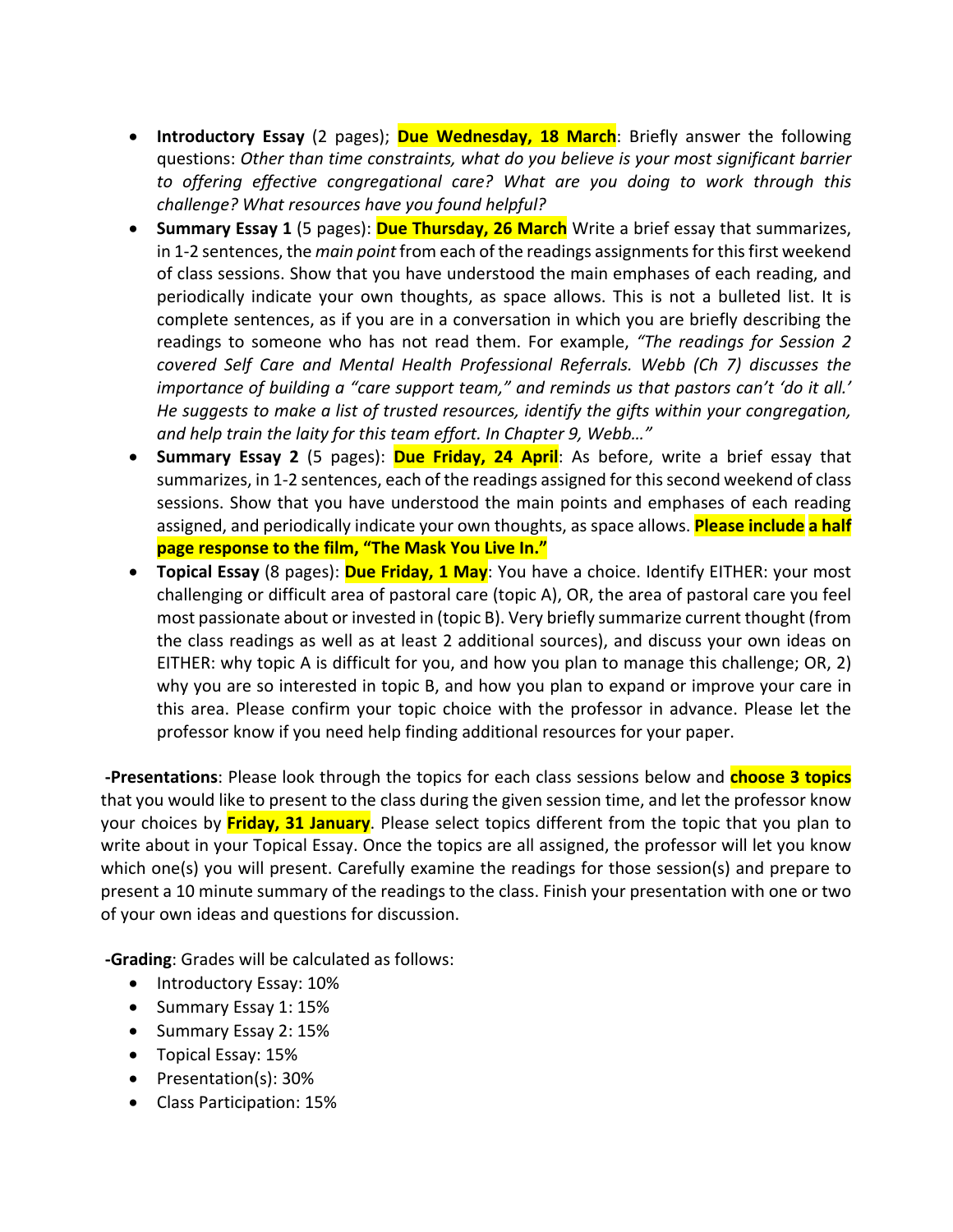## **Course Schedule**:

**Friday, 27 March**: 1 pm: Chapel Service 1:45 pm: Introductions and Greetings 2:00 pm – 5:00 pm: Sessions 1‐3 5:00 pm – 6:45 pm: Dinner Break 7:00 pm – 9:00 pm: Sessions 4‐5

# *Session 1: Introduction to Congregational Care*

- Webb (Introduction, Ch 1-3, 10)
- Wimberly (Ch 2)

### *Session 2: Self Care and Mental Health Professional Referrals*

- $\bullet$  Webb Ch 7, 9
- Wimberly Ch 4, 5
- Henri Nouwen, *The Wounded Healer*, Ch 4: "Ministry by a Lonely Minister" (pp 83‐98)

## *Session 3: Grief and Lament*

- Wimberly, Ch 3
- Billman and Migliore, *Rachel's Cry: Prayer of Lament and Rebirth of Hope*, Introduction, Ch 1 (pp 1‐21)
- Grenfell‐Lee, *Can Creation Heal Society's Wounds?*

*Session 4: Marriage, Parenting, Birth, and Children* 

- Webb, Ch 4, pp 90‐97 ("Marital Stress"), Ch 6, pp 109‐115 (through "Premarital Counseling," excluding "Adolescents")
- Orson, *Tears Heal*, Intro (to Kindle Location 348)
- Kohn, *Beyond Discipline (article)*
- Sullivan, "How My Church Became Truly Child Welcoming" (article)

### *Session 5: Youth, Young Adults, Elders, Ancestors*

- Webb, Ch 6, "Adolescents" (pp 111‐113)
- Abdallah, "How I Learned to Love My Period" (article)
- Johnson, *The Thundering Years*, Intro and Chapter 1 (pp 1‐24)
- UMC.org, "Mission and Aging of the Global Population" (article)
- Grenfell-Lee, "Forgive Me, Mother, For I Have Sinned: Earth, Ancestors, and the Role of Confession" (article)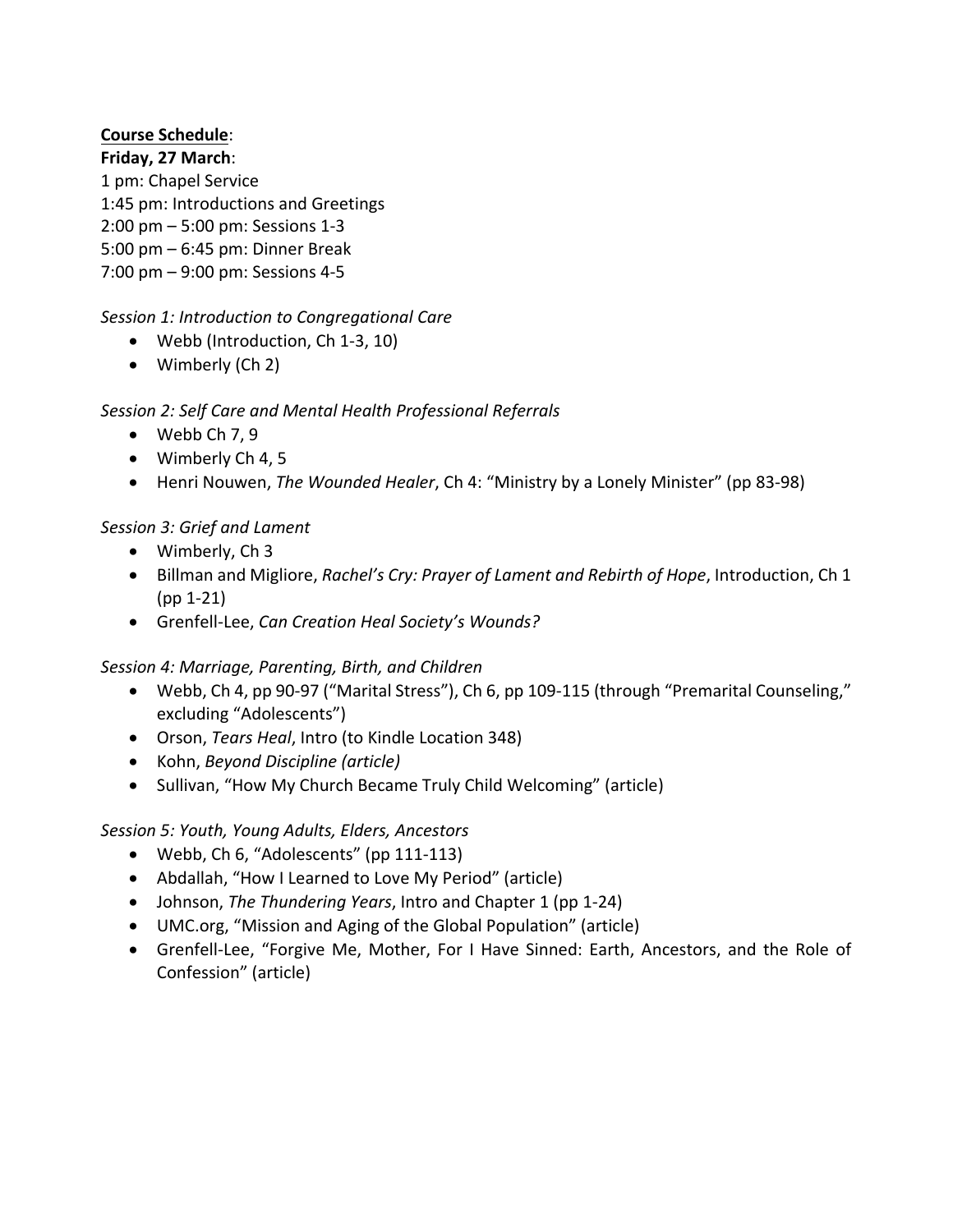### **Saturday, 28 March**:

9:00 am SHARP – 12:00 pm: Sessions 6‐8

#### *Session 6: Conflict and Peacebuilding*

- Webb, Ch 4, pp 76‐85 ("The Chronic Dependent" through "Putting Strength…") and 88‐90 ("The Critic")
- Stone, Patton, and Heen, *Difficult Conversations* (summary article)
- Stone and Heen, *Thanks for the Feedback* (summary article)

### *Session 7: Crises and Trauma*

- Webb, Ch 5, 8, 10
- Rambo, *Spirit and Trauma*, Intro
- Herman, *Trauma and Recovery*: portion of Ch 1 (pp 1‐21)
- Kirk‐Duggan, *The Sky Is Crying: Race, Class, and Natural Disaster*, Ch 11: Pinn, "Shouting at an Angry Sky: Thoughts on Natural Disaster as Theological Challenge" (pp 98‐104)

### *Session 8: Hospital and Hospice Care*

- Webb, Ch 4, pp 61‐76 (stop before "The Chronic Dependent"), Ch 6 (115‐120: "Death and Funerals," "Bereavement"
- Borg, *The Heart of Christianity*, Ch 11 "Heart and Home: Being Christian in an Age of Pluralism"

### **Friday, 24 April**:

1 pm: Chapel Service 1:45 pm: Introduction and Greetings 2:00 pm – 5:00 pm: Sessions 9‐11 5:00 pm – 6:45 pm: Dinner Break 7:00 pm – 9:00 pm: Sessions 12‐13

#### *Session 9: Public Theology and Ministry*

- $\bullet$  Wimberly, Ch 1,6,7
- Ives, "When I Was In Prison" (UMC.org article and resources)

### *Session 10: Race and Congregational Care*

- *How Do We Rid Ourselves of Stereotypes?* (article)
- Thurman, *Jesus and the Disinherited*, Ch 5 ("Love")
- Tinker, *Spirit and Resistance*, pp. 1‐6
- Isazi‐Diaz, *Mujerista Theology*, Ch 5, "Solidarity" (pp 86‐104)
- Tam, "Culture Clash: Asian‐Americans Balance Christianity and Culture in Rituals Honoring their Ancestors" (article)

*Session 11: Women, Men, and Congregational Care*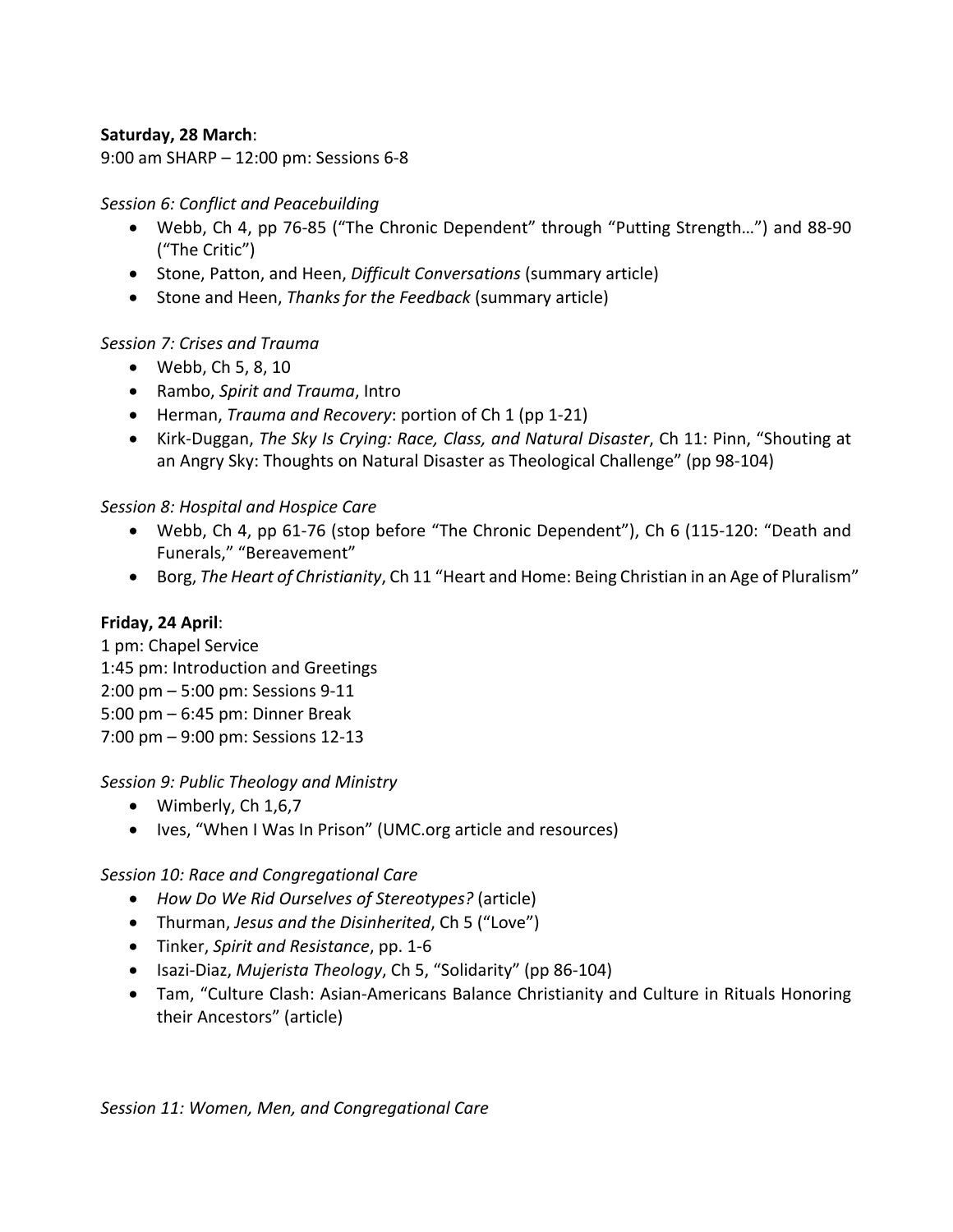- Jack, *Silencing the Self*, Ch 1 ('Preparing to Listen')
- Roth, *Women, Food, and God*, Prologue ('The World On Our Plates')
- Murphy, *The Trouble with Choosing Your Choice* (article)
- Film, *The Mask You Live In* (available in some library systems and on iTunes) (IMDB.com has a Parents Guide for the content of this film. Please let the professor know if you have trouble accessing this film!)

#### *Session 12: Sexuality and Congregational Care*

- Webb Ch 4, pp 85-7 ("Crisis in the Pew: Sexual Behavior"), Ch 6, pp 120-6 ("Pastoral Care of Gays…")
- Smith, *Preaching As Weeping*, portion of Ch 4, "Heterosexism" (pp 87‐97)
- Our Whole Lives (resource overview)
- Heyward, *Touching Our Strength* (pp 100‐102)
- Roys, "The Secret Shame of Abortion in the Church" (article)

#### *Session 13: Addiction and Disabilities*

- Culture Reframed: The Crisis ("Critical Porn Analysis") (article/resource)
- Abrams, "The Church's Public Witness: Tackling Alcohol and Drug Addiction" (UMCjustice.org article)
- Smith, *Preaching As Weeping*, portion of Ch 1, "Handicappism," (pp 15‐31)

### **Saturday, 25 April**:

9:00 am SHARP – 12:00 pm: Sessions 14‐16

*Session 14: Nature Connection and Congregational Care*

- Bloom, *Creating Sanctuary*, pp 9‐13, 19‐32
- Glave, *To Love the Wind and the Rain*, Ch 1: African American Environmental History (pp. 1‐ 8)
- Olmstead, "Why Christians Should Love Creation, not 'Nature'" (Christianity Today article)
- Wild Church Network (resource: read homepage and 2 church examples of your choice)

#### *Session 15: Climate Resilience and Congregational Care*

- Delgado, *Love in a Time of Climate Change*, pp. 110‐14, 141‐2, 159‐90
- Kim, "UMCOR's US Disaster Response" (UMCmission.org article/resource)
- Gottlieb, *A Greener Faith: Religious Environmentalism and Our Planet's Future*, pp 7‐12
- Newman, Beatley, and Boyer, *Resilient Cities: Responding to Peak Oil and Climate Change*, Ch 6: "Ten Strategic Steps to a Climate Resilient City"

*Session 16: Wrap Up, Discussion, and Course Evaluations*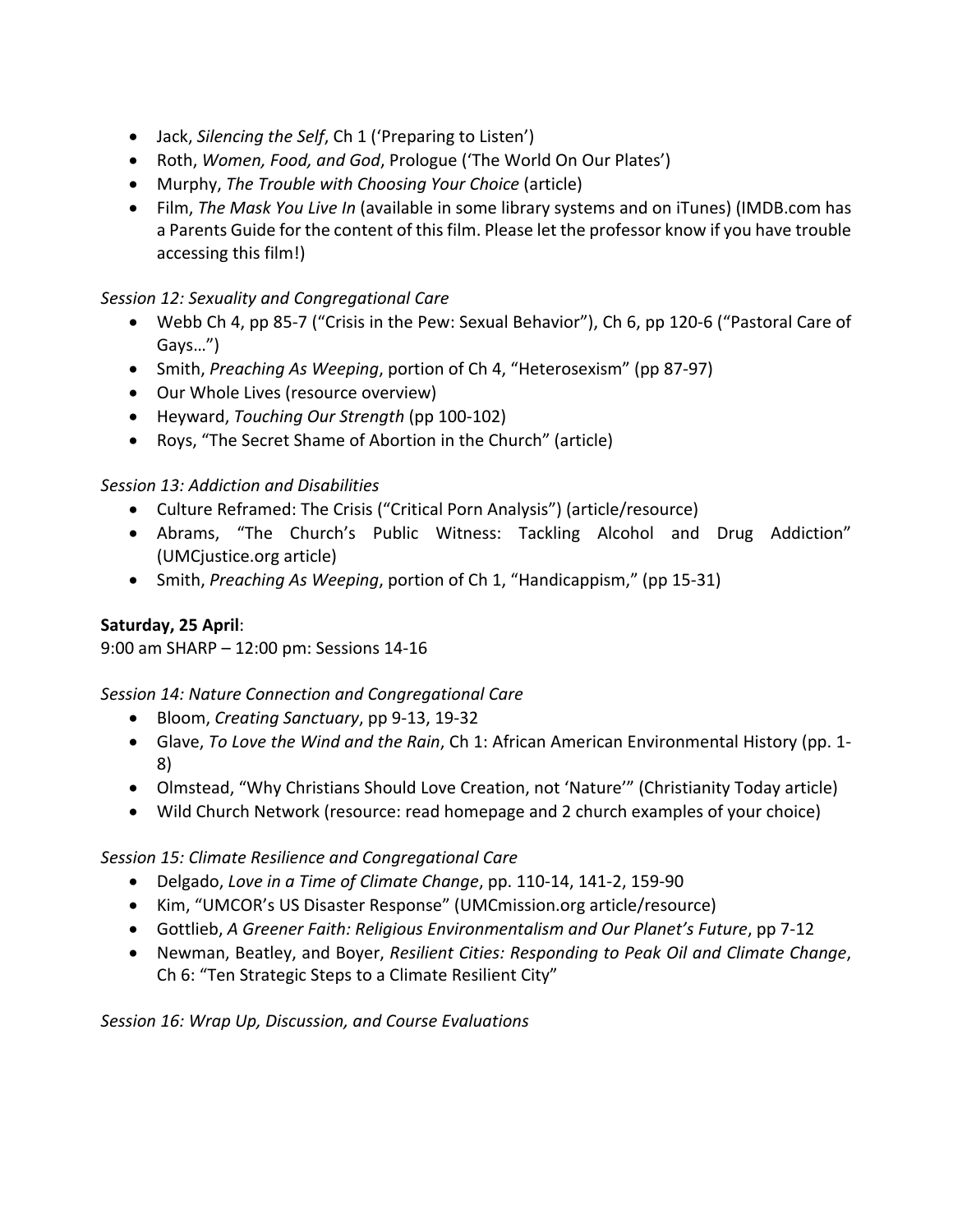## **Bibliography and Resources**:

## **Books**:

- Billman, Kathleen D., Daniel L. Migliore; *Rachel's Cry: Prayer of Lament and Rebirth of Hope*  (1999, United Church Press)
- Bloom, Jessi; *Creating Sanctuary* (2018, Timber Press)
- Borg, Marcus J.; *The Heart of Christianity: Rediscovering A Life of Faith* (2003, HarperCollins)
- Delgado, Sharon; *Love in a Time of Climate Change: Honoring Creation, Establishing Justice* (2017, Fortress Press)
- Glave, Dianne D., Mark Stoll; *To Love the Wind and the Rain: African Americans and Environmental History* (2006, University of Pittsburg Press)
- Gottlieb, Roger; *A Greener Faith: Religious Environmentalism and Our Planet's Future* (2006, Oxford University Press)
- Herman, Judith; *Trauma and Recovery: The Aftermath of Violence From Domestic Abuse to Political Terror* (1992, Basic Books)
- Heyward, Carter; *Touching Our Strength: The Erotic as Power and the Love of God* (1989, HarperCollins)
- Isasi‐Díaz, Ada María; *Mujerista Theology* (1996, Orbis Books)
- Jack, Dana Crowley; *Silencing the Self: Women and Depression* (1991, HarperCollins)
- Johnson, Julie Tallard; *The Thundering Years: Ritual and Sacred Wisdom for Teens* (2001, Bindu Books)
- Kirk‐Duggan, Cheryl A.; *The Sky Is Crying: Race, Class, and Natural Disaster* (2006, Abingdon Press)
- Newman, Peter, Timothy Beatley, Heather Boyer; *Resilient Cities: Responding to Peak Oil and Climate Change* (2009, Island Press)
- Nouwen, Henri J.M.; *The Wounded Healer: Ministry in Contemporary Society* (1972, Doubleday)
- Orson, Kate; *Tears Heal: How to Listen to Our Children* (2016, Piatkus)
- Rambo, Shelly; *Spirit and Trauma: A Theology of Remaining* (2010, Westminster John Knox Press)
- Roth, Geneen; Women, Food, and God: An Unexpected Path to Almost Everything (2010, Scribner)
- Smith, Christine M.; *Preaching As Weeping, Confession, and Resistance: Radical Responses to Radical Evil* (1992, Westminster/John Knox Press)
- Stone, Douglas, Bruce M. Patton, Sheila Heen; *Difficult Conversations: How to Discuss What Matters Most* (1999, Penguin Books)
- Stone, Douglas, Sheila Heen; *Thanks for the Feedback: The Science and Art of Receiving Feedback Well* (2014, Penguin Books)
- Thurman, Howard; *Jesus and the Disinherited* (1976, Beacon Press)
- Tinker, George E.; *Spirit and Resistance: Political Theology and American Indian Liberation* (2004, Fortress Press)
- Webb, Larry E.; *Crisis Counseling in the Congregation* (2011, Abingdon Press)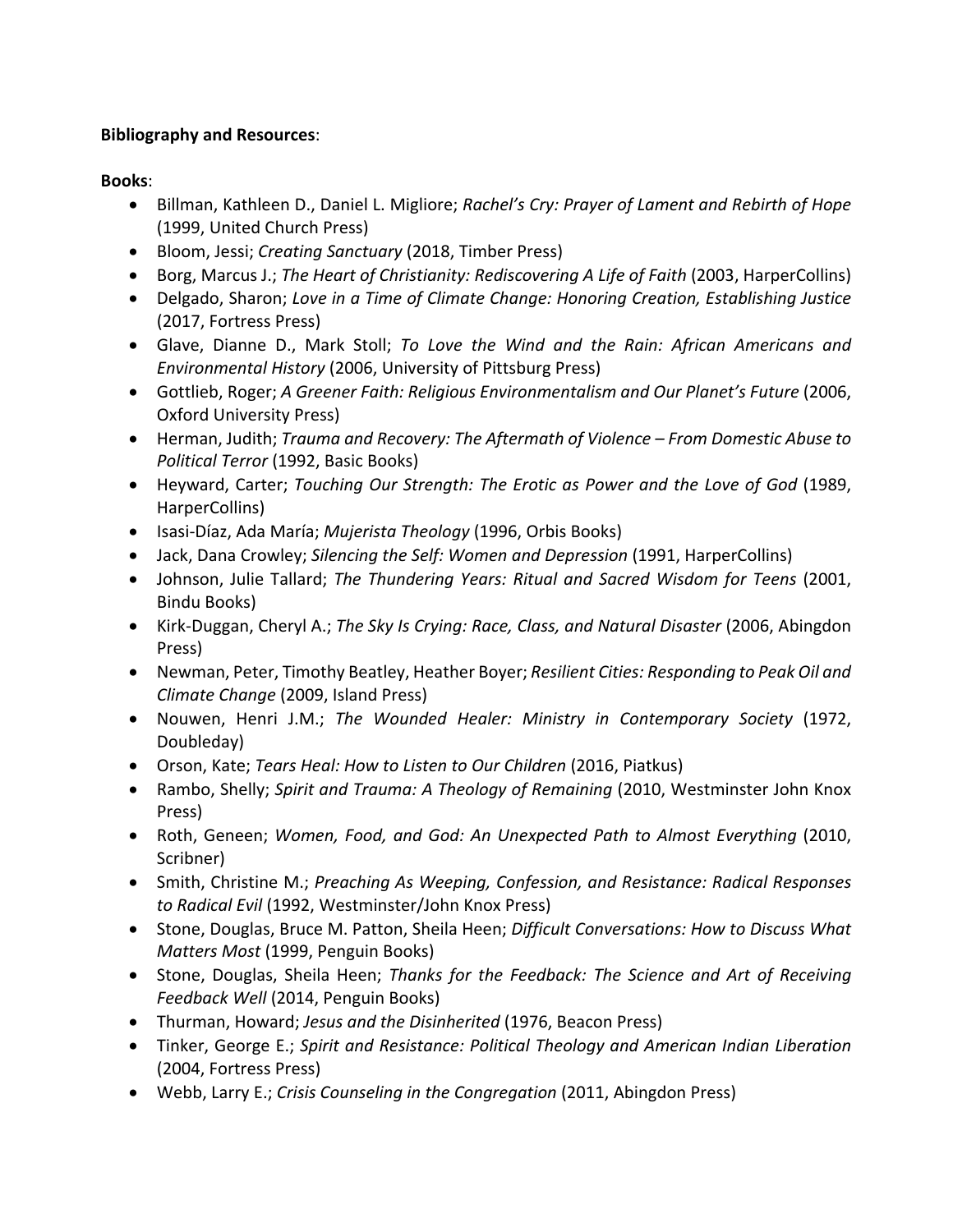Wimberly, Edward P.; *African American Pastoral Care and Counseling: The Politics of Oppression and Empowerment* (2006, Pilgrim Press)

## **Articles**:

- Abdallah, Amy F. Davis; "How I Learned to Love My Period" (http://amyfdavisabdallah.com/reverse‐the‐curse/?fbclid=IwAR0eWc5WjZwlbH7‐ MnNVULMX2mMwYzfSTDSDfkSwpB7ezNh7XamYCR59F5E)
- Grenfell-Lee, Tallessyn; "Forgive Me, Mother, For I Have Sinned" (Feminism and Religion: https://feminismandreligion.com/2018/06/16/forgive-me-mother-for-i-have-sinned-earthancestors‐and‐the‐role‐of‐confession‐by‐tallessyn‐zawn‐grenfell‐lee/)
- Grenfell-Lee, Tallessyn; "Can Creation Heal Society's Wounds?" (http://www.academia.edu/34745187/Can Creation Heal Societys Wounds)
- Kohn, Alfie; "Beyond Discipline" (https://www.alfiekohn.org/article/beyond-disciplinearticle/)
- Murphy, Meghan; "The Trouble With Choosing Your Choice" (Feminist Current: https://www.feministcurrent.com/2011/03/11/the-trouble-with-choosing-your-choice/)
- Olmstead, Gracy; "Why Christians Should Love Creation, Not 'Nature'" (Christianity Today: https://www.christianitytoday.com/ct/2015/december/why‐christians‐should‐love‐ creation‐not‐nature.html)
- Roys, Julie; "The Secret Shame of Abortion in the Church" (http://julieroys.com/the-secretshame‐of‐abortion‐in‐the‐church/)
- Sullivan, Benjamin; "How My Church Became Truly Child Welcoming" (published on Facebook:

https://www.facebook.com/permalink.php?story\_fbid=784150338590704&id=353900694 949006)

 Tam, Ruth; "Culture Clash: Asian Americans Balance Christianity and Culture in Rituals Honoring their Ancestors" (Washington Post: https://www.washingtonpost.com/news/post-nation/wp/2018/04/06/culture-clash-asianamericans‐balance‐christianity‐and‐culture‐in‐rituals‐honoring‐their‐ ancestors/?utm\_term=.1fa9b8d8980e)

# **Websites**:

- Culture Reframed Pornography (https://www.culturereframed.org/the\_crisis/)
- Hope College Stereotypes (https://blogs.hope.edu/getting-race-right/our-context-wherewe-are/the-history-we-inhaled/how-do-we-rid-ourselves-of-stereotypes/
- Our Whole Lives (UCC) (http://www.ucc.org/justice\_sexuality-education\_our-whole-lives)
- UMC Discipleship Ministries Prison (https://www.umcdiscipleship.org/resources/when‐i‐ was‐in‐prison)
- UMC Justice Addiction (Cynthia J. Abrams: https://www.umcjustice.org/news-andstories/the‐church‐s‐public‐witness‐tackling‐alcohol‐and‐drug‐addiction‐498)
- UMC Mission and Aging of the Global Population (http://www.umc.org/what-webelieve/mission‐and‐aging‐of‐the‐global‐population)